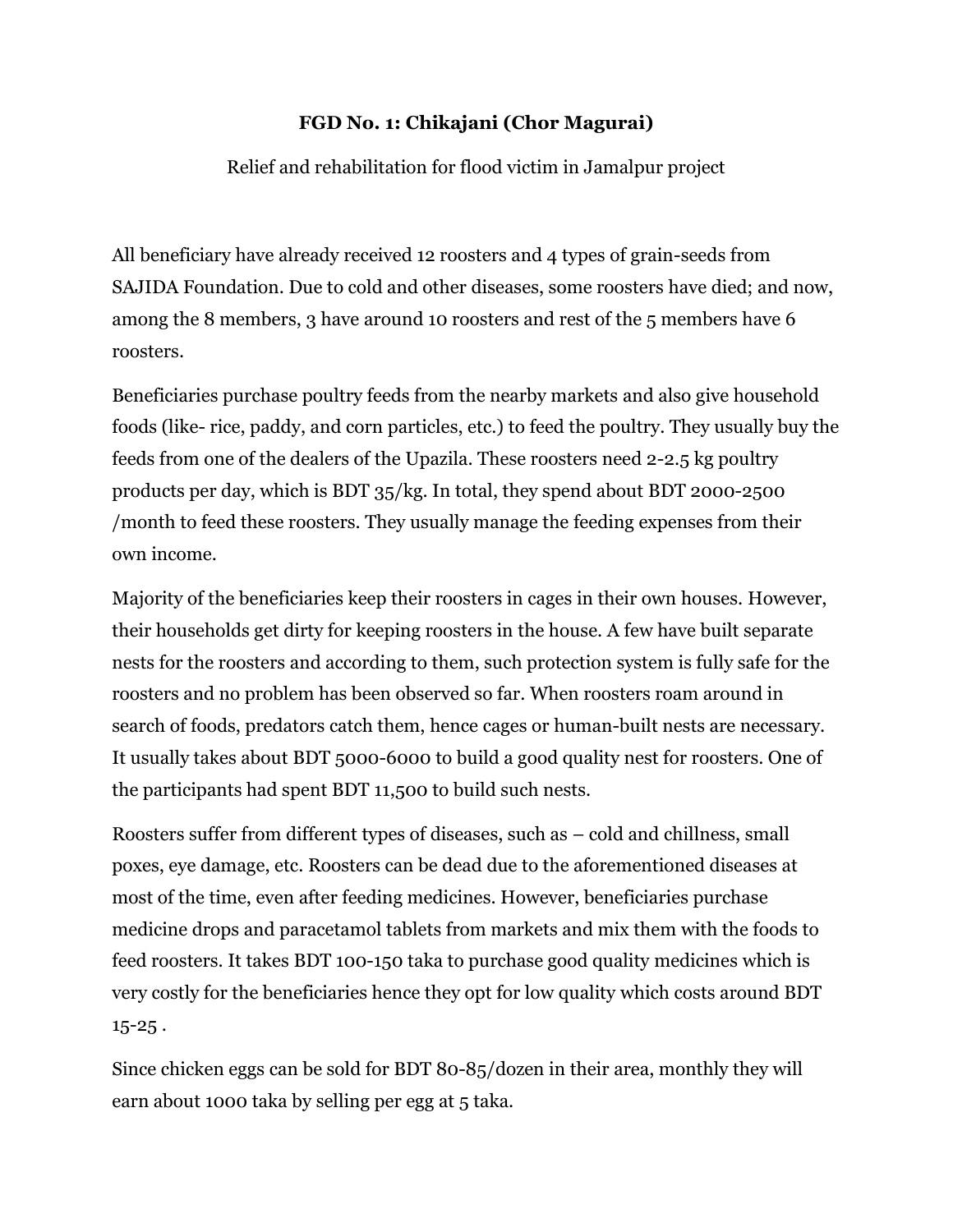All the beneficiaries have vegetable garden around the house however none have tried gardening for commercial purpose yet. If the harvest is well enough, they would be able to sell the vegetables worth BDT 1500-2000 even after meeting the family needs.

The beneficiaries are mainly day labourer and their monthly income ranges from BDT4,000 to 6,000. They do not have any external sources of income and savings. Their mean annual deficiency is about BDT 40,000 – 50,000. According to the participants they can live a decent living if they have monthly income of BDT 10,000.

All the beneficiaries are eager to rear cattle domestically. Majority of them are interested in heifer. Though they do not have separate rooms for cattle, they will manage (either in their own room or in kitchen) if needed. Overall, it will require BDT 10 thousand for 3 months to rear a cow.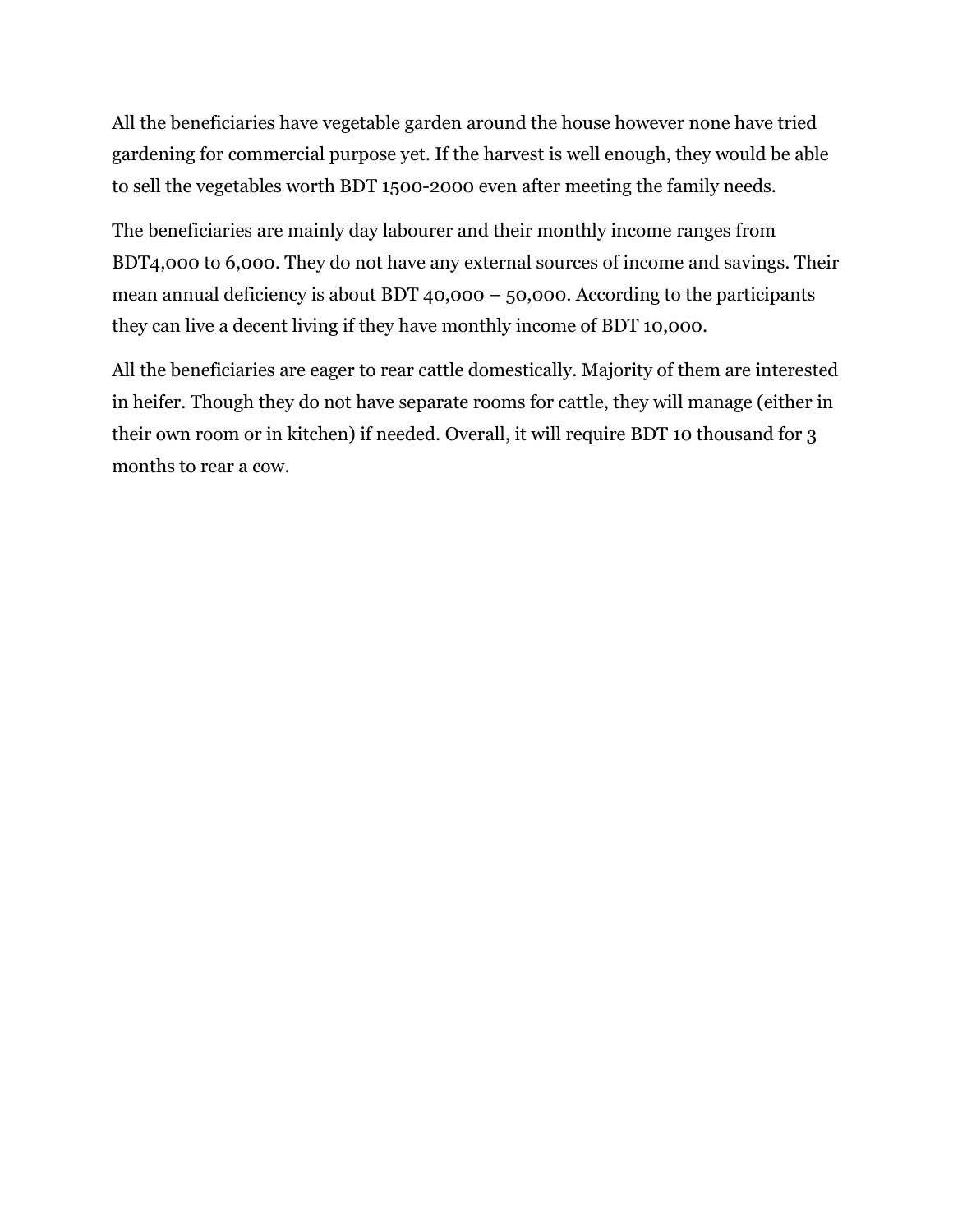## **FGD No. 2: Chikajani1**

## Relief and rehabilitation for flood victim in Jamalpur project

All beneficiaries have already received 12 roosters and 4 types of grain-seeds from SAJIDA Foundation. Due to the cold and other diseases, some roosters have died; and now, among the 8 members, 3 have around 7-9 roosters and rest of the 5 members have 6 roosters.

Beneficiaries purchase poultry feeds from the nearby markets and also feed household foods (like- rice, paddy, and corn particles, etc.). For 12 roosters, it usually needs 1-1.5 kg poultry products per day, which is 35 taka per kg. In total, it takes about BDT 2,000- 2,500 taka per month to feed these roosters. They usually manage this feeding expense from their own income, external support for bearing the expense would be very beneficial for the participants.

Majority of the beneficiaries keep their roosters in cages in their own houses. A few have built separate nests for their roosters. Participants expressed similar view on protection. According to them, cages or human-built nests are necessary otherwise there is risk of theft. It usually takes about BDT 5,000 to build a good quality nest for roosters.

Roosters suffer from different types of diseases, such as – cold, chillness, and small poxes, etc. Roosters can be dead due to the aforementioned diseases at most of the time, even after feeding medicines. However, beneficiaries purchase BDT 35-50 taka medicine drops from markets and mix them with the foods before feeding roosters. But it takes 100-150 taka per month to provide medicine continuously to the roosters.

Since chicken eggs can be sold by 80-85 taka per dozen in their area, monthly they will earn about 1000 taka by selling per egg at 5 taka daily.

All the beneficiaries have vegetable garden, but not for commercial purpose yet. If the harvest is well enough, they would be able to sell the vegetables at 1000-1500 taka even after meeting their family needs.